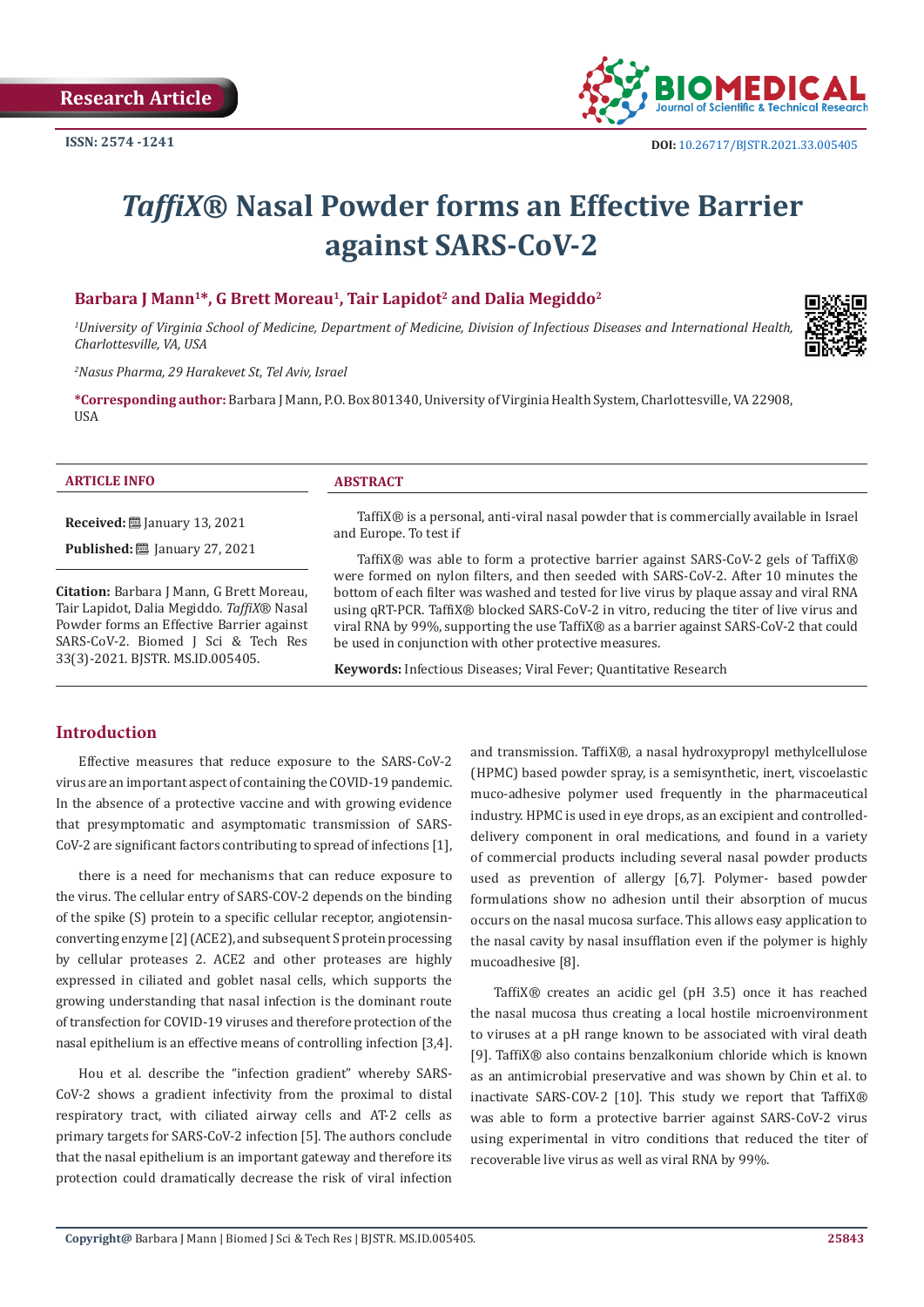# **Materials and Methods**

#### **TaffiX® Assay**

One hundred-fifty ml of sterile water was added to individual sterile 40 mm cell strainers (BiologGLX) in the wells of a 6 well plate. Twenty mg TaffiX*®* was added and mixed with the water with a pipet tip until homogeneous across the cell strainer surface, and incubated at room temperature for 10 min. Control filters were incubated with 150 ml of sterile water. Ten ml virus was added to the center of each cell strainer and incubated at room temperature for another 10 minutes. The bottoms of the cell strainers were washed with 500 ml serum-free DMEM and flow through was collected for RNA isolation and plaque assays.

#### **Plaque Assay**

Plaque assays were performed as described in [11]. Vero C1008, Clone E6 (ATCC CRL-1586) cells were grown in DMEM (GIBCO 11995-040) and then seeded into [12]-well tissue culture plates at a concentration of 2x105 cells/well the night before the assay. Viral stocks were diluted in cold serum free DMEM and added to the wells. Plates were incubated at 37°C, 5%  $CO_2$  for 2 hours, and swirled every 15 min. After two hours the media was replaced with 1.5 ml of 1X DMEM, 2.5% FBS, 1.2 % Avicel PH-101 (Sigma Aldrich) and incubated at 37°C, 5% CO<sub>2</sub>. After two days the Avicel was removed and the wells were washed with 1 ml of PBS. Ten percent formaldehyde was added. After 1 hr wells were washed with PBS, and then 0.1% crystal violet was added for 30 minutes and then washed with water.

#### **Quantitative Reverse Transcriptase PCR (qRT-PCR)**

RNA was isolated from 200 ml of the flow through wash from the Taffix*®* assay using QIAamp Viral RNA Mini Kit (Qiagen) according to manufacturer's instructions. The PCR reaction consisted of UltraPlex 1-Step ToughMix (Quantabio) and a combined primer/ probe mix 2019-nCov\_RUO kit (Integrated DNA Technologies). The positive control was 2019-nCoV\_N Positive Control. The reaction conditions were 50°C for 10 min, 95*°C* for 3 min, and then 45 cycles of 95*°C* for 20 sec, 55*°C* for 30 sec.

#### **Taffix® Gel formation in Pig Noses**

The Taffix*®* powder (4 puffs per nostril, parallel to 1 puff per human nostril as indicated in product instructions) was sprayed on a fresh slices of pig nasal cavity , obtained from a meat processing plant, which was then soaked in saline and then placed in an oven at 34°C to resemble the human nose conditions and clinical dose per surface area. A blue color (Instacoat Color Blue, Ideal Cures Pvt. Ltd. ) was mixed with powder before spraying for visualization. The gel formation time, and appearance were noted. The pH was measured with pH-FIX sticks (range 3-6, Macherey-Nagel) for 5 hours.

# **Results**

To test whether the TaffiX*®* can form a protective barrier against SARS-CoV-2, a gel of TaffiX*®* was formed on a 40 mm nylon filter using an amount equivalent to a clinical dose of 5 mg per nostril, the recommended usage dose. 10,000 PFUs of SARS-CoV-2 was applied to the TaffiX*®* gel-treated filter; the same amount of virus was added to an untreated filter as a control. After a 10 minute incubation, the bottom of each filter was washed and the resulting flow through tested for live virus by plaque assay and viral RNA using qRT-PCR. TaffiX*®* reduced the amount of infectious virus in the flow through by more than 99% (Figure 1A), with an average three log reduction in titer. The number of copies of the viral genome recovered was also decreased by 99% by TaffiX*®* treatment as determined by qRT-PCR (Figure 1B), with an average drop in copy number of over two logs, although detection of viral RNA does not necessarily represent infectious virus.



**Figure 1:** *TaffiX*®treatment reduces the amount of infectious SARS-CoV-2 virus. A) Viral titers of live virus in the flow through as determined by plaque assay. B) Copies of viral RNA as determined by qRT-PCR in *TaffiX*®-treated and untreated SARS-CoV-2 flow through. P values were determined by two tailed Student's T test. Data represents 6 (plaque assays) and 3 (qRT-PCR) biologically independent experiments. One TaffiX treated sample in panels A and B had no detectable virus or viral RNA so they are not represented.